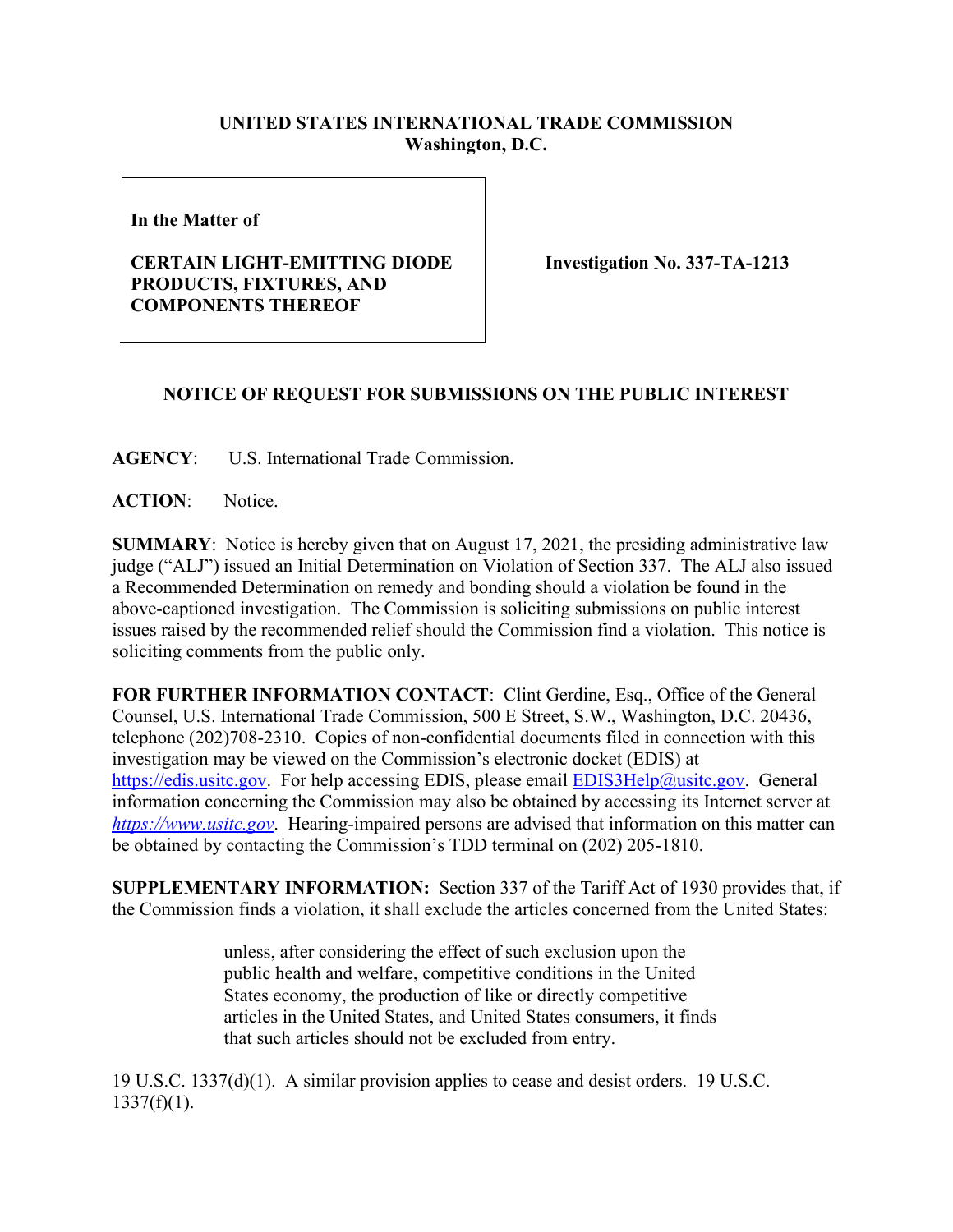The Commission is soliciting submissions on public interest issues raised by the recommended relief should the Commission find a violation, specifically: a limited exclusion order directed to certain light-emitting diode products, fixtures, and components thereof imported, sold for importation, and/or sold after importation by respondent RAB Lighting Inc. ("RAB") of Northvale, New Jersey; and a cease and desist order directed to RAB. Parties are to file public interest submissions pursuant to 19 CFR 210.50(a)(4).

The Commission is interested in further development of the record on the public interest in this investigation. Accordingly, members of the public are invited to file submissions of no more than five (5) pages, inclusive of attachments, concerning the public interest in light of the ALJ's Recommended Determination on Remedy and Bonding issued in this investigation on August 17, 2021. Comments should address whether issuance of the recommended remedial orders in this investigation, should the Commission find a violation, would affect the public health and welfare in the United States, competitive conditions in the United States economy, the production of like or directly competitive articles in the United States, or United States consumers.

In particular, the Commission is interested in comments that:

- (i) explain how the articles potentially subject to the recommended remedial orders are used in the United States;
- (ii) identify any public health, safety, or welfare concerns in the United States relating to the recommended orders;
- (iii) identify like or directly competitive articles that complainant, its licensees, or third parties make in the United States which could replace the subject articles if they were to be excluded;
- (iv) indicate whether complainant, complainant's licensees, and/or third-party suppliers have the capacity to replace the volume of articles potentially subject to the recommended orders within a commercially reasonable time; and
- (v) explain how the recommended orders would impact consumers in the United States.

Written submissions must be filed no later than by the close of business on **September 16, 2021**.

Persons filing written submissions must file the original document electronically on or before the deadlines stated above. The Commission's paper filing requirements in 19 CFR 210.4(f) are currently waived. 85 FR 15798 (March 19, 2020). Submissions should refer to the investigation number ("Inv. No. 337-TA-1213") in a prominent place on the cover page and/or the first page. (*See Handbook for Electronic Filing Procedures, [https://www.usitc.gov/documents/handbook\\_on\\_filing\\_procedures.pdf.](https://www.usitc.gov/documents/handbook_on_filing_procedures.pdf)*). Persons with questions regarding filing should contact the Secretary (202-205-2000).